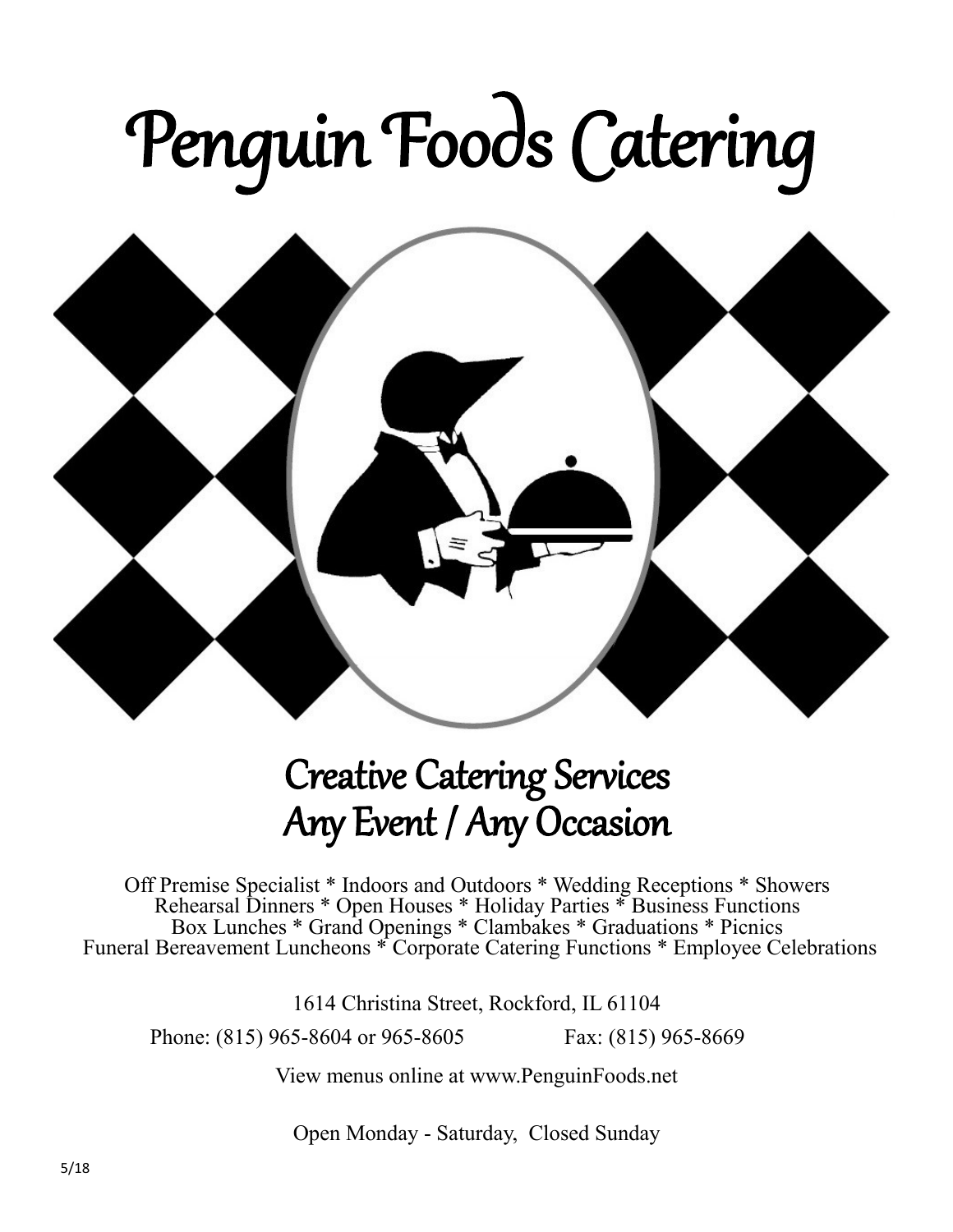# Dinner Buffet Selections



—Chef's Choice Buffets—

| Our Most Popular Buffet Packages |  |
|----------------------------------|--|
|----------------------------------|--|

| Penguin's Fiesta Italian Buffet                                                                                                                                                                                                                                                         | Penguin's Blue Ribbon Buffet                                                                                                                                                                                                                                                                                        |  |  |
|-----------------------------------------------------------------------------------------------------------------------------------------------------------------------------------------------------------------------------------------------------------------------------------------|---------------------------------------------------------------------------------------------------------------------------------------------------------------------------------------------------------------------------------------------------------------------------------------------------------------------|--|--|
| Italian Beef<br>Mostaccioli<br>Antipasto Salad<br>Potatoes Italiano<br>Italian Blend Vegetables<br>Italian Bread and Butter<br>Banquet Quality Plates, Napkins, Utensils<br>Del./P.U. Price: $$11.95$ per person + del + tax<br>Serve Price: $$12.95$ per person + service charge + tax | <b>Baked Ham</b><br>Golden Baked Chicken<br>Green Beans Casserole<br>Au Gratin Potatoes<br><b>Tossed Salad and Dressings</b><br><b>Bread and Butter</b><br>Banquet Quality Plates, Napkins, Utensils<br>Del./P.U. Price: $$11.95$ per person + del + tax<br>Serve Price: $$12.95$ per person + service charge + tax |  |  |
|                                                                                                                                                                                                                                                                                         |                                                                                                                                                                                                                                                                                                                     |  |  |
| Penguin's All American Buffet                                                                                                                                                                                                                                                           | Penguin's Cold Deli Meat Buffet                                                                                                                                                                                                                                                                                     |  |  |

#### BUFFET CHOICES - Classic Entrees (choice of TWO) plus THREE sides

#### Classic Entrées

Baked Chicken (Bone-In) Baked Ham Boneless Chicken Breast w/Choice of Sauce (Mushroom, Parmesan, Honey Dijon,) Boneless Pork Chops Chicken Alfredo Italian Beef Lasagna — Meat or Vegetable Meatballs in Au Jus Mostaccioli w/Meat Sauce Polish Sausage (Smoked or Fresh) Roast Beef in Au Jus Roast Pork Loin Roast Turkey Spaghetti w/Meatballs Stuffed Chicken Breast Tortellini

#### Salads

7 Layer Caesar Garden Green w/Dressings (Ranch, Italian, French)

#### Potatoes

 Au Gratin Baked Idaho Bowtie Pasta Fried Rice Italian Red Potatoes Mashed w/Gravy Parsley Buttered Rice Pilaf Roasted Red Sage Dressing Scalloped Shredded Cheesy Hashbrowns St. Louis (Twice Baked w/Onion & Cheese)

#### Vegetables

 Baby Carrots (Glazed or Buttered) Broccoli Casserole Buttered Corn California Medley w/Cheese or Garlic Butter Cauliflower w/Carrots Green Beans (Almondine or Casserole) Italian Blend **Sauerkraut** Scalloped Corn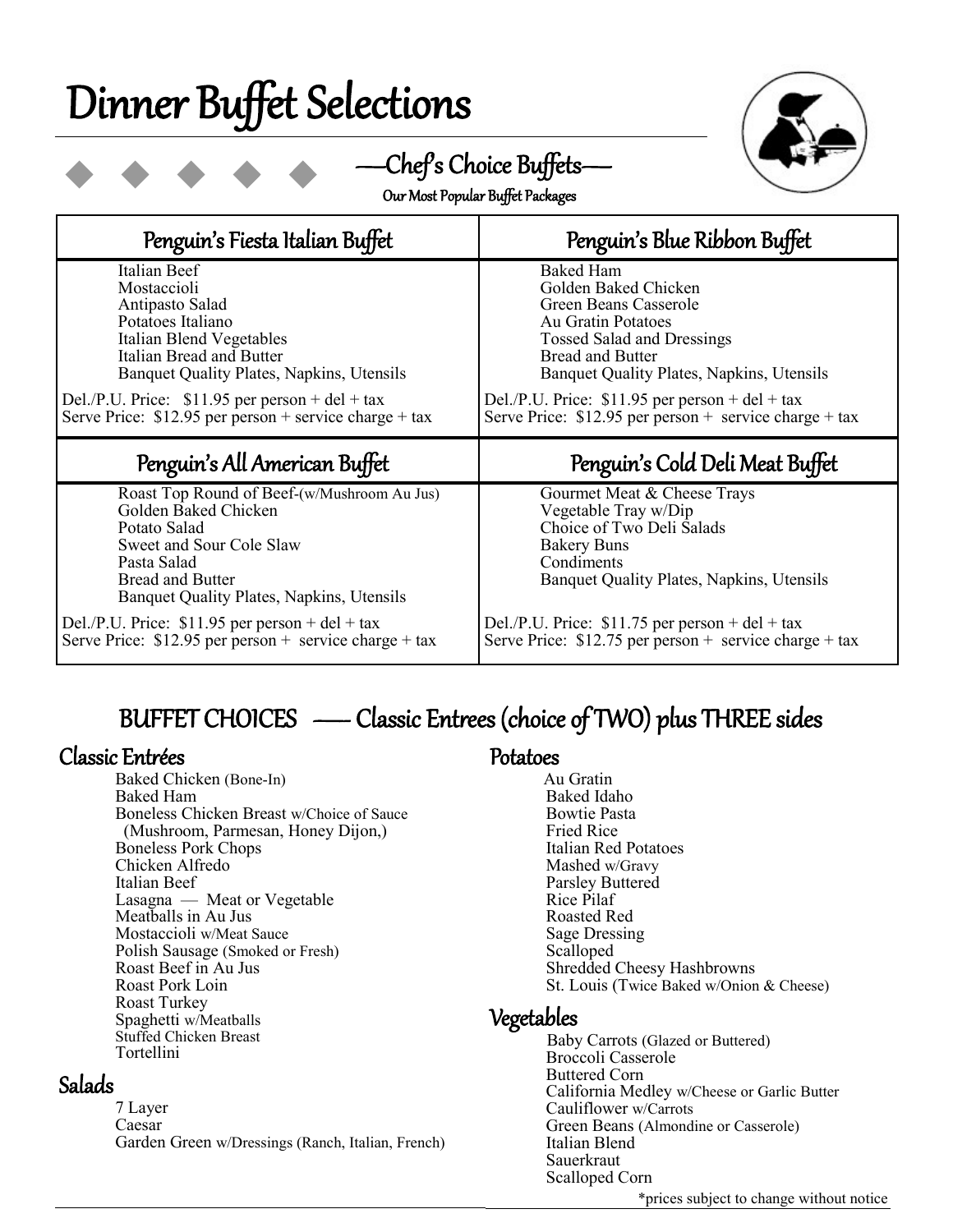# Buffet Pricing for Pickup & Delivery



One Meat Buffet Price: \$11.25 per person + tax Two Meat Buffet Price: \$11.95 per person + tax

### Buffet Includes:

Choice of Three Sides, Bread and Butter, Disposable Utensils

We can Custom Design buffets to fit any occasion. Please ask our consultants for assistance.



#### Booking and Payment Information

- $\delta$  A 25% deposit is required to book events over 50 guests. Deposit is refundable only on cancellations 14 days prior to event.
- Full payment is required upon delivery (C.O.D.) or for your convenience we accept VISA, MasterCard, Discover, American Express, cash and personal checks above check # 2000.
- Silver Chafing dishes w/sternos are available for rental charge of \$15.00 per chafer
- Wire Chafing dishes w/ sternos are available for purchase at \$12.00 each
- $\circ$  Set up charges may apply with delivery

### DELIVERY SERVICES

\$15.00 - Rockford, Loves Park, Machesney Park, Cherry Valley

\$25.00 - Rockton, Roscoe, Winnebago, Byron

\$30.00 - Belvidere, Rural Boone County, Pecatonica

\$40.00 - Beloit, Freeport, Durand, Oregon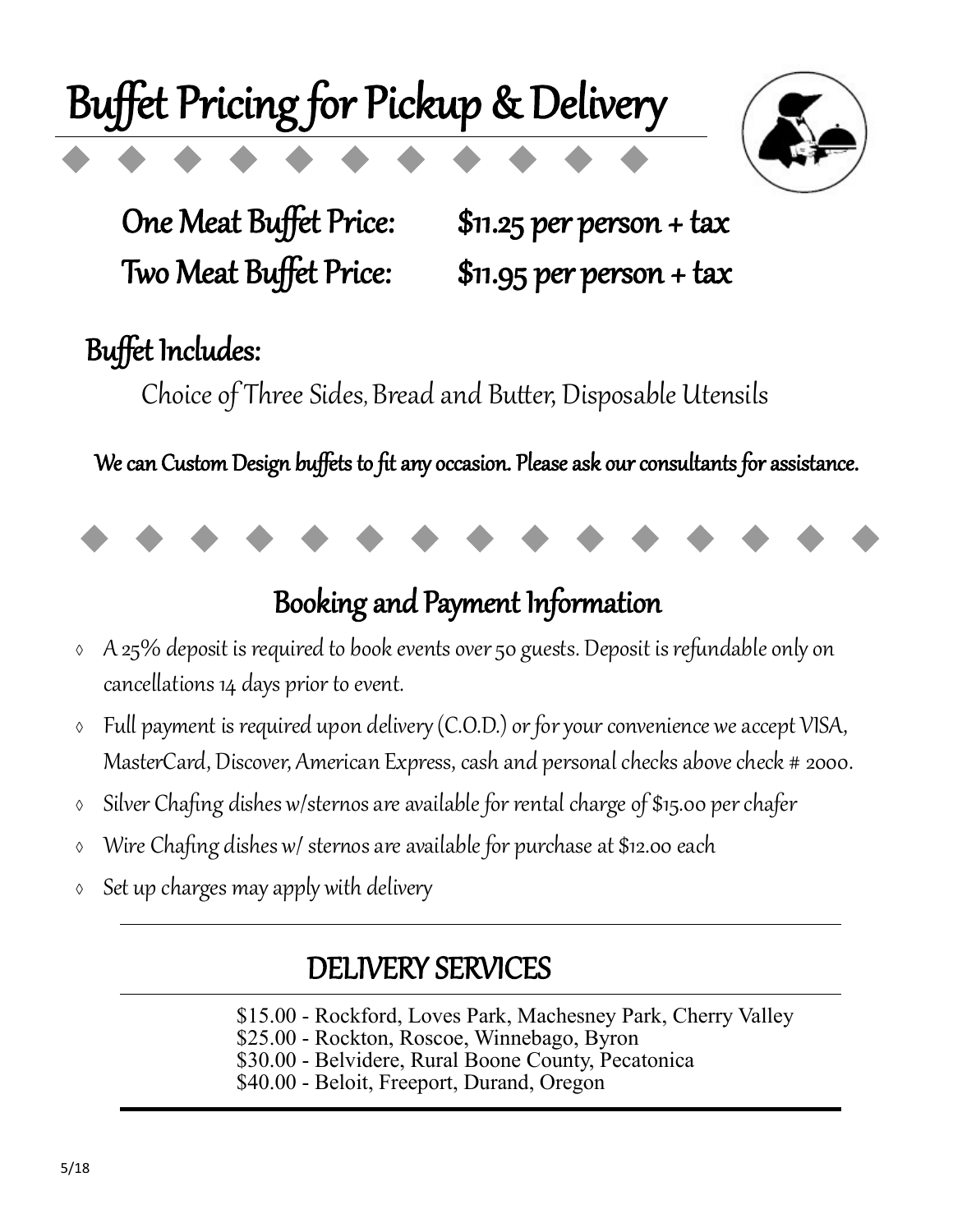



Add \$6.95 per person Add \$3.95 per person Add \$1.50 per person<br>Add \$1.50 per person Add \$1.00 per person Add \$1.00 per person

Add \$1.00 per person<br>Add \$1.50 per person

#### Buffet Includes:

 Choice of two Classic entrées, three sides, bread and butter, quality disposable plates, napkins, and utensils, table coverings for buffet tables,

Staff to set up, replenish and break down buffet.

 **\$12.95 per person plus tax and service charge**

#### Additional Premium Entrée and Side Choices

For that unique added touch may we suggest the following as a substitute for current menu choices:

Chef Carved Prime Rib Chef Carved Roast Rounds Of Beef Chicken Chardonnay Chicken Marsala Breaded Pork Chops Broasted Chicken Sirloin Tips Mashed or Baked Potato Bar with 5 toppings

#### Additional Service Choices

| Tablecloths for Guest and Auxiliary Tables:<br>(Available In Several Colors, call for pricing)<br>White Linen<br>White Disposable<br>Linen Napkins | \$7.95 each<br>\$4.95 each<br>\$10.95 Doz.                 |
|----------------------------------------------------------------------------------------------------------------------------------------------------|------------------------------------------------------------|
| China & Silverware                                                                                                                                 | \$4.00 per person                                          |
| (Includes: dinner plate, salad plate, and flatware)<br>Premium Disposable Plates w/ Flatware<br>Premium Disposable Plates w/Faux Flatware          | \$3.00 per person<br>\$2.50 per person                     |
| <b>Skirting or Dropcloths:</b>                                                                                                                     | \$35.00 each                                               |
| Cutting Wedding Cake:                                                                                                                              | \$39.00                                                    |
| Hor d'Oeuvres or Cake Plates & Forks:<br>Disposable<br>Premium<br>China                                                                            | \$.35 per person<br>\$.75 per person<br>$$1.00$ per person |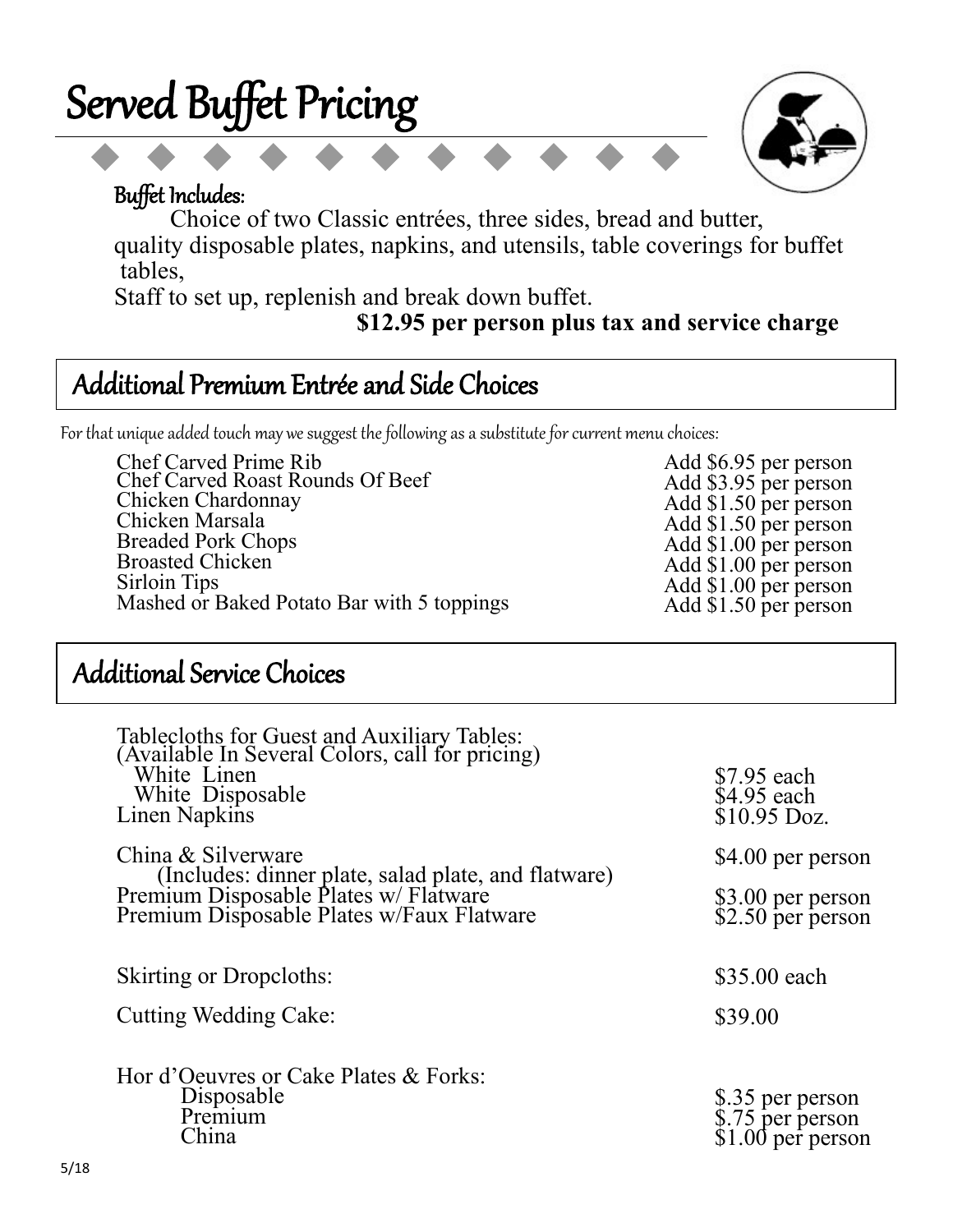

#### China Sit Down Dinner

Includes choice of one Entrée**\*** , one Potato, one Vegetable, Salad, Breads & Butter, China Table service, Silverware & Linen Napkins

**\$18.95 Per Person** 

+ Service Charge +Tax

#### Entrées

 12 oz. Prime Rib of Beef\*\*, 12 oz. Angus Rib-Eye Steak (cooked medium)\*\*, Beef Tenderloin Medallions\*\*\*, Beef Sirloin Tips, Chicken Chardonnay, Venetian Chicken, Stuffed Chicken Breast, Chicken Marsala, Apple Walnut Chicken, Chicken Cordon Bleu, Stuffed Pork Chops, Lasagna, Cheese Tortellini, Vegetarian Lasagna,

#### Potatoes & Starches

Au Gratin, Baked, Italian Red, Garlic Mashed, Parsley Buttered, Scalloped, St. Louis, Twice Baked in shell, Rice Pilaf, Bowtie Pasta, Roasted Red, Hasselback Potatoes

#### Vegetables

 Baby Carrots, Buttered Corn, California Vegetable Medley, Whole Green Bean Almondine, Italian Vegetables, Zucchini Carrot Basil, Asparagus(add\$.75)

#### Salads

Assorted Tossed Greens, Caesar, Italian Fiesta Salad(add \$.50)

Combination Meals available, please call for details and pricing

**\*** We can accommodate two entrée choices if provided with color-coded place cards at each table setting prior to guest seating.

**\*\*** Add \$4.50 per person

\*\*\*Add \$3.00 per person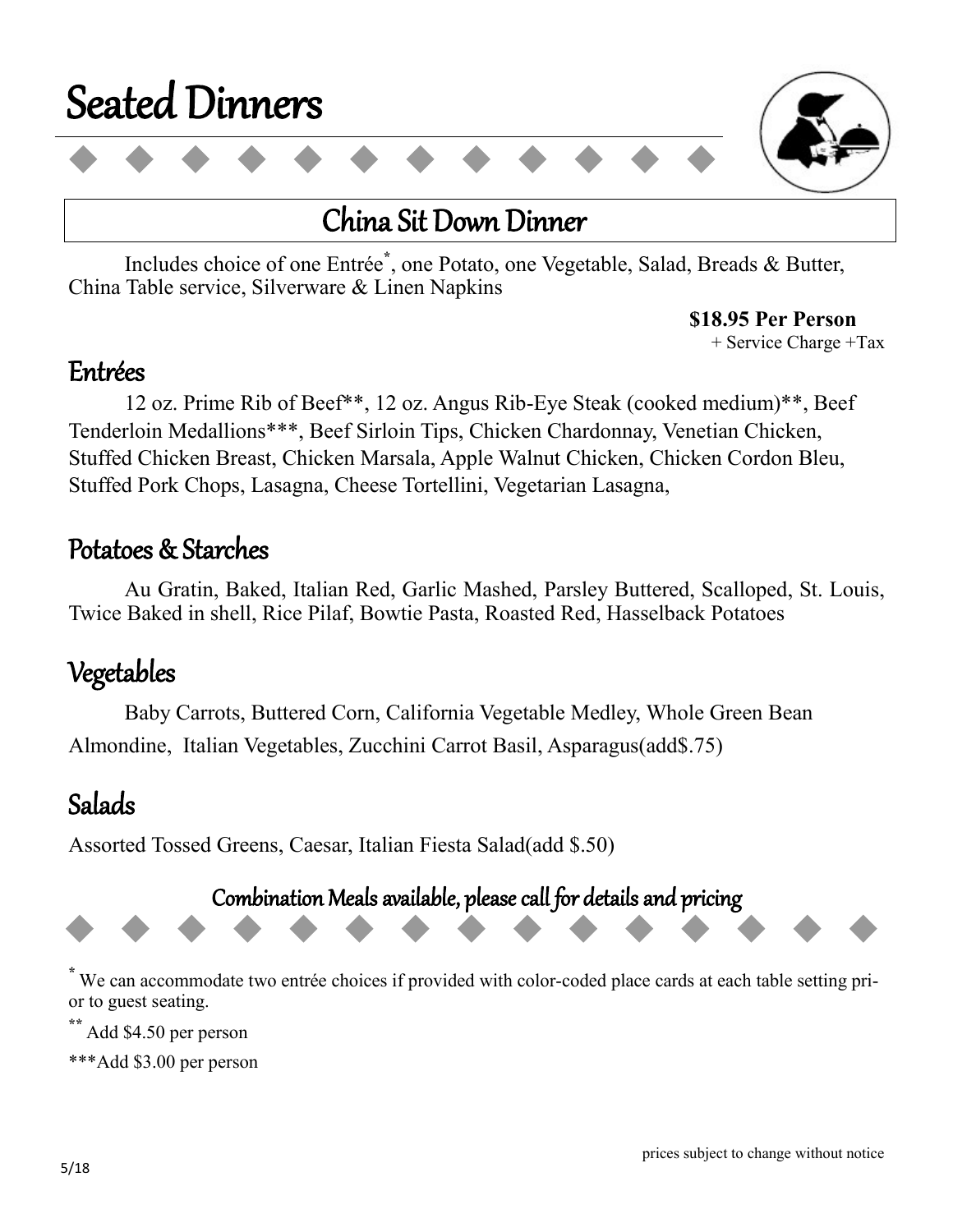



#### **DEPOSITS**

 A 25% deposit is required to book catering services. Bookings cancelled more than six months prior to event will receive a full refund less a \$50.00 processing fee. Bookings cancelled less than six months before event will result in the loss of deposit.

Taste testing is available for Wedding events. Please call for details.

### PRICING

 All prices listed are current but are subject to change without notice due to market conditions. Event prices are guaranteed thirty days prior to event. All service events with staffing are subject to service charge and sales tax. Served prices are based on events with 60 or more guests. Events with less than 60 guests will be quoted on an individual basis. Events at Midway Village and Venetian Club are subject to an additional surcharge. Please inquire for details. Additional charges may be required based on the event location if additional staffing or equipment is required.

### PAYMENT TERMS

 Menu selections are due fourteen days prior to event. Final guest count is due ten days prior to event. Full payment is due seven days before event. For your convenience, cash, check, American Express, Visa, MasterCard, and Discover are accepted.

### MISCELLANEOUS INFORMATION

I Additional labor charges will be applicable if there is more than a twenty five minute delay in the agreed upon start time for your food service. It is extremely important for the safety and quality of the food that the meal is served at the agreed upon time. Labor charges for delayed starts will be \$30.00 an hour per staff member and is due at the end of the event. Travel charges may apply to events outside the immediate service area.

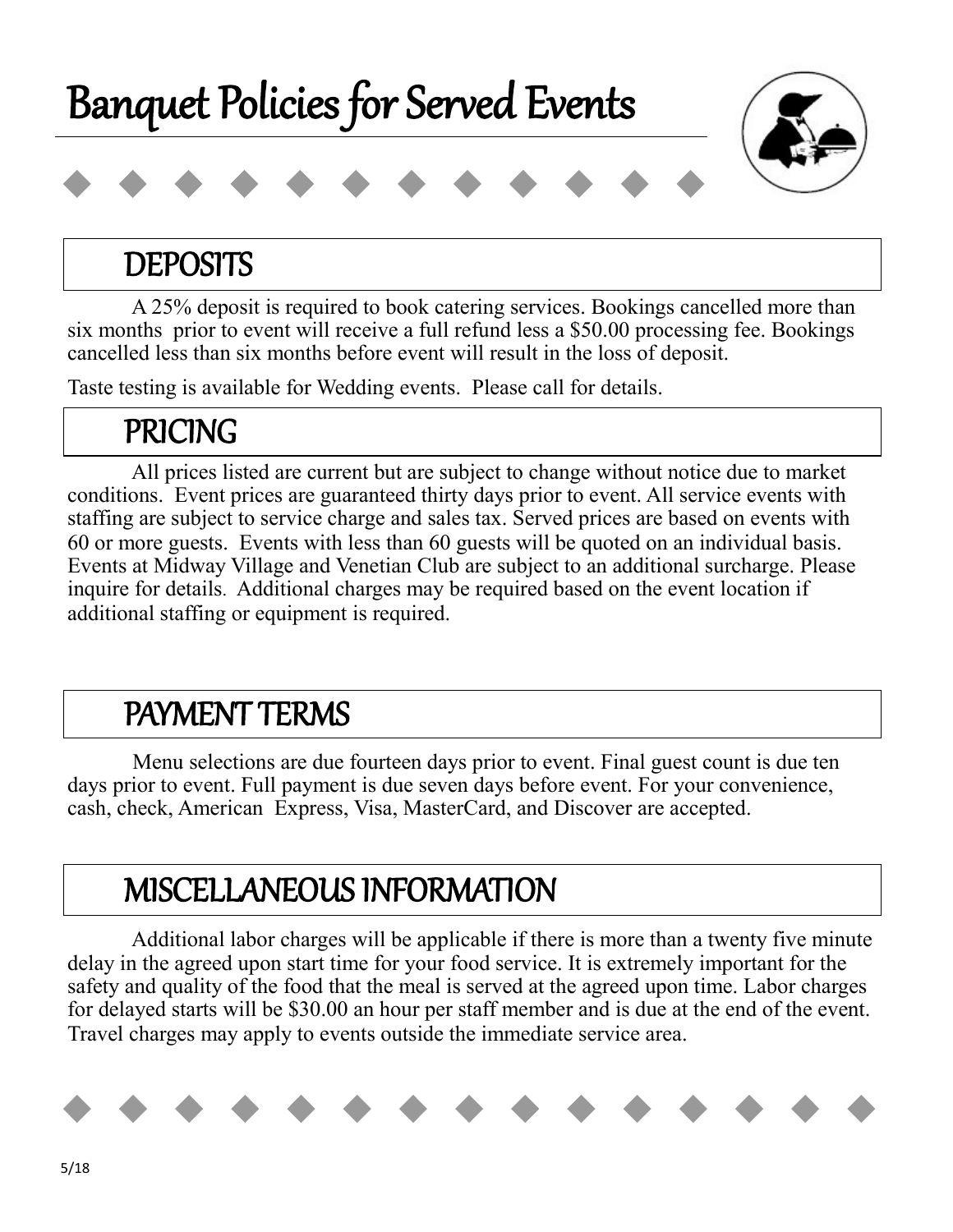# Hors d'Oeuvres



#### Prices listed are for a la carte - pickup only. For hors d'oeuvres buffets including chafing dishes, table coverings and service personnel, please call for details and pricing.

#### Cold Hors d'Oeuvres

|            | $\Diamond$ 7 Layer Nacho Dip w/chips (30 - 40 guests) \$35.95 per pan |  |
|------------|-----------------------------------------------------------------------|--|
| $\Diamond$ |                                                                       |  |
|            |                                                                       |  |
|            |                                                                       |  |
|            |                                                                       |  |

#### Hot Hors d'Oeuvres

| ♦          |  |
|------------|--|
| $\Diamond$ |  |
| ♦          |  |
| ♦          |  |
| $\Diamond$ |  |
| ♦          |  |
| ♦          |  |
| ♦          |  |
| ♦          |  |
| ♦          |  |
| ♦          |  |
| ♦          |  |

#### Deluxe Hors d'Oeuvres

Minimum hors d'oeuvres requirement is 4 Dozen of each item ordered.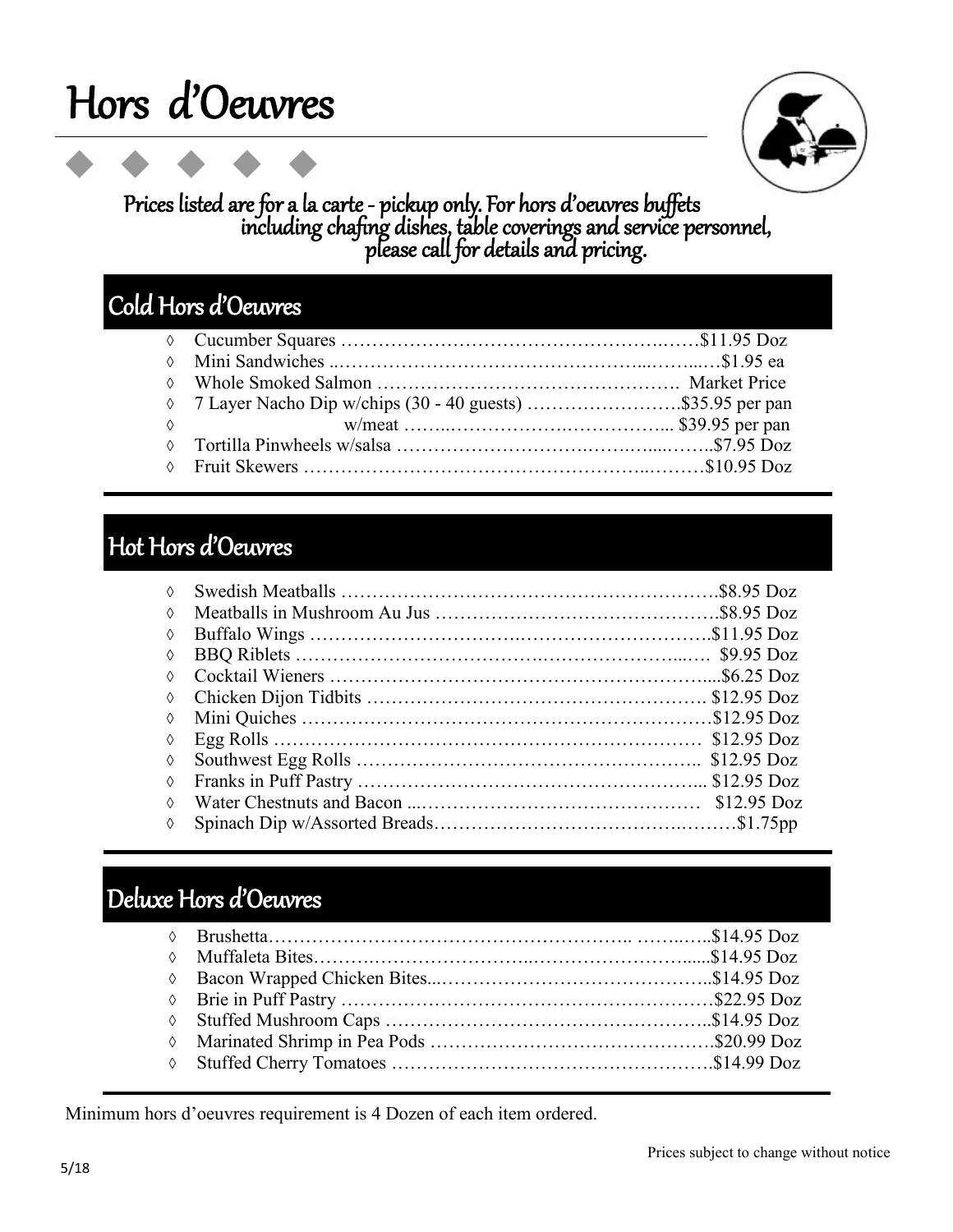# Festive Party Trays



#### —All Trays Professionally Arranged and Garnished—

| <b>Cheese Variety Tray</b><br>4 Kinds of Fine Cheeses                                                          | Small (20 guests)  \$29.00<br>Medium (40 guests)  \$48.00<br>Large $(60 \text{ guests})$ \$68.00 |
|----------------------------------------------------------------------------------------------------------------|--------------------------------------------------------------------------------------------------|
| Cracker Variety Tray<br>4-5 Varieties of Crispy Crackers                                                       | Small (20 guests)  \$19.00<br>Medium (40 guests)  \$29.00<br>Large $(60 \text{ guests})$ \$39.00 |
| Fresh Vegetable Tray w/Dip<br>Carrots, Celery, Cucumber, Cauliflower or<br>other Seasonal Vegetables           | Small (20 guests)  \$39.00<br>Medium (40 guests) \$59.00<br>Large (60 guests) \$69.00            |
| Fresh Relish Tray<br>Dill and Sweet Pickles, Peppercini, Pickle<br>Spears, Black and/or Spanish Olives         | Small (20 guests)  \$39.00<br>Medium (40 guests)  \$59.00<br>Large (60 guests) \$69.00           |
| Fresh Fruit Tray<br>Variety of Seasonal Fruit                                                                  | Small (20 guests)  \$52.00<br>Medium (40 guests)  \$76.00<br>Large (60 guests) \$93.00           |
|                                                                                                                |                                                                                                  |
| Smoked Sausage Tray w/Dip                                                                                      | Medium (35 guests)  \$42.95<br>Large (50 guests) \$54.95                                         |
| Jumbo Shrimp Tray w/Dip                                                                                        | Medium (50-60 count)  \$59.00<br>Large(100-120 count) \$99.00                                    |
| Meat & Cheese Tray<br>Roast Turkey Breast, Ham, Roast Beef,<br>Salami & 2 Kinds of Cheese (1 White & 1 Yellow) | Small (20 guests)\$42.00<br>Medium (30 guests)  \$53.00<br>Large $(40 \text{ guests})$ \$69.00   |
| Meat & Cheese Cubes                                                                                            | Medium (40 guests)  \$59.00<br>Large $(60 \text{ guests})$ \$79.00                               |
| Cheese ball w/Crackers                                                                                         | Large (60 guests) $\dots \dots \dots$ \$47.00                                                    |
| Smoked Sausage and Cheese Tray                                                                                 | Medium (30 guests)\$47.95<br>Large (50 guests) \$67.95                                           |

prices subject to change without notice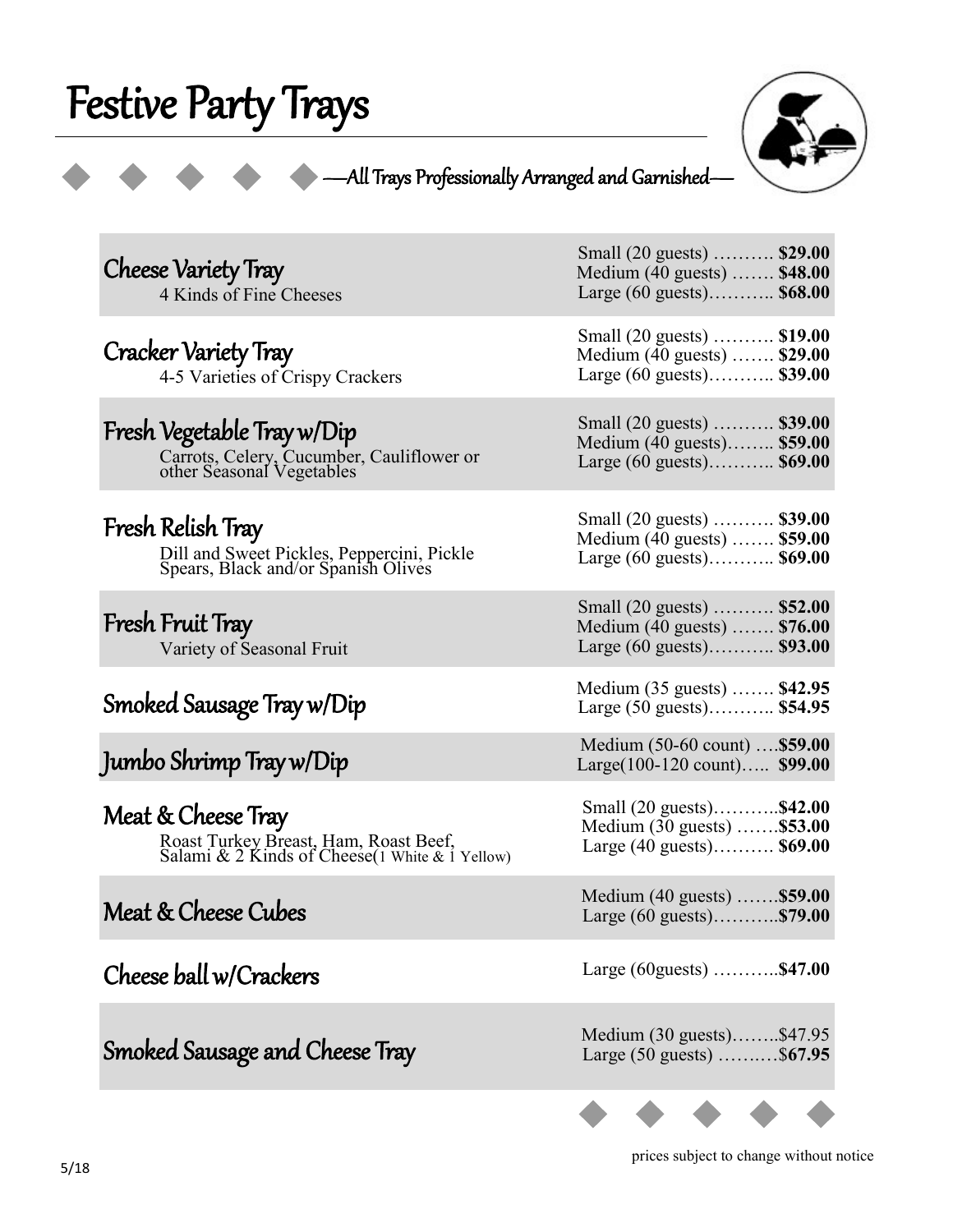## Dessert Selections



| <b>Assorted Cakes</b><br>Carrot, Double Chocolate, Vanilla Bean, Tuxedo                | \$1.95 ea.               |
|----------------------------------------------------------------------------------------|--------------------------|
| Gourmet Chocolate Brownies                                                             | \$1.95 ea.               |
| Cookies<br>Chocolate Chip, Peanut Butter, M&M Chocolate Chip,<br>Sugar, Oatmeal Raisin | \$.80 ea.                |
| Whole Pie (8-10 slices)<br>Cherry, Apple and Pumpkin Pie                               | $$14.95 - 19.95$ per pie |
| Sheet Cakes                                                                            | Full or Half Sheets      |

—Chocolate Fantasia—

A wonderfully decorated and displayed Chocolate Fountain, Surrounded by taste-tempting treats for dipping. Treats include Strawberries, Pineapple, Bananas, Cookies, Piroules, and Smores. A Feast for the eyes and the tummy!

| 80 guests or more: | \$4.95 pp + tax and service charge |
|--------------------|------------------------------------|
| 80 or less guests: | $$425.00 + tax$ and service charge |



prices subject to change without notice